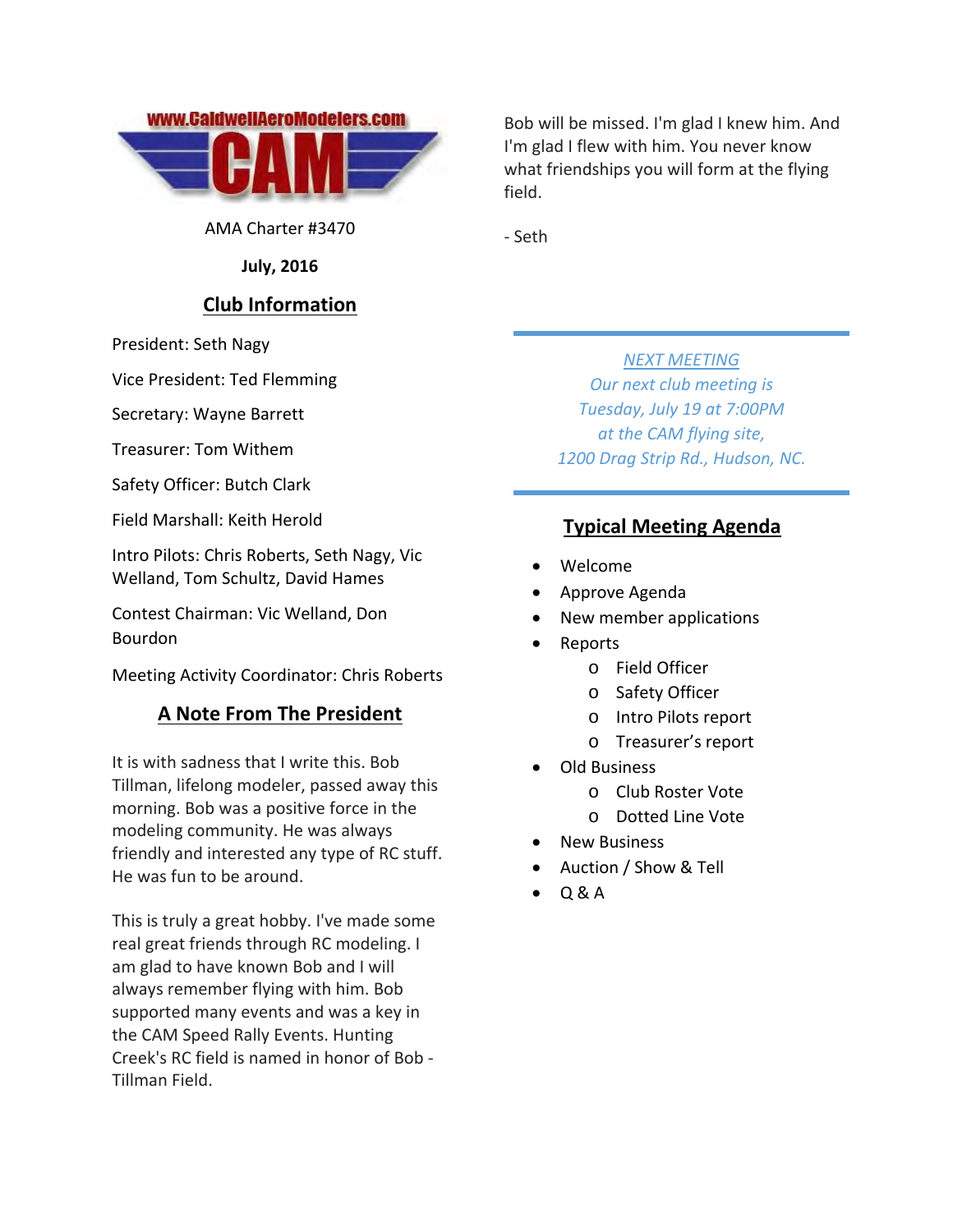## **June's Meeting Minutes**

Ted called the meeting to order at 6:52PM and welcomed everyone.

New member applications – no new members.

June's meeting minutes were read and approved.

Treasurer's report  $-$  at the start of the meeting we had \$2851.59 and 29 paid members.

Field report – the field is looking good.

Safety report – no issues reported.

Meeting Activity report – Ken Crump will be hosting next month's meeting activity. Ken plans to go over some of the basics to FPV and multi‐ rotors. Some of his points of topic may include cost, how to get started, and sources of information.

Old business – The scheduling of our workday has been tabled until July's meeting.

Old business – Chris and Bob reported that for an AMA grant to help with our graveling project, grant applications must be submitted by March. Grant acceptance or denial is made by May. So for an AMA grant to supplement our gravel expenses, the job would need to be postponed until next year.

New business – Tom proposed we make a photo roster for the club. On a strict volunteer only basis, anyone wishing to have their photo taken to add to the photo roster, see Wayne at the club meetings. The photo roster will not be e‐mailed or go onto the website. It will be printed and posted at the field.

Meeting adjourned at 7:27 PM.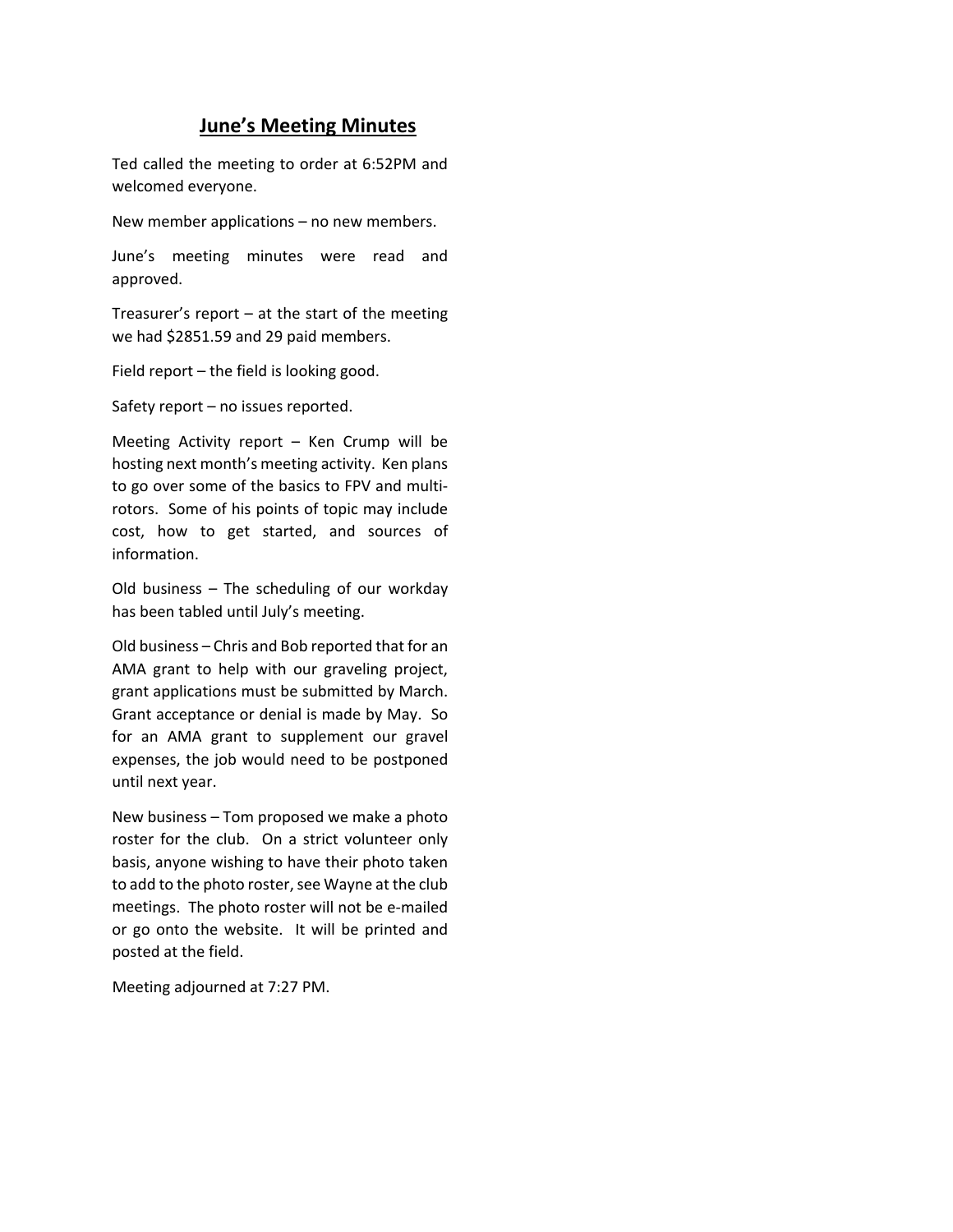